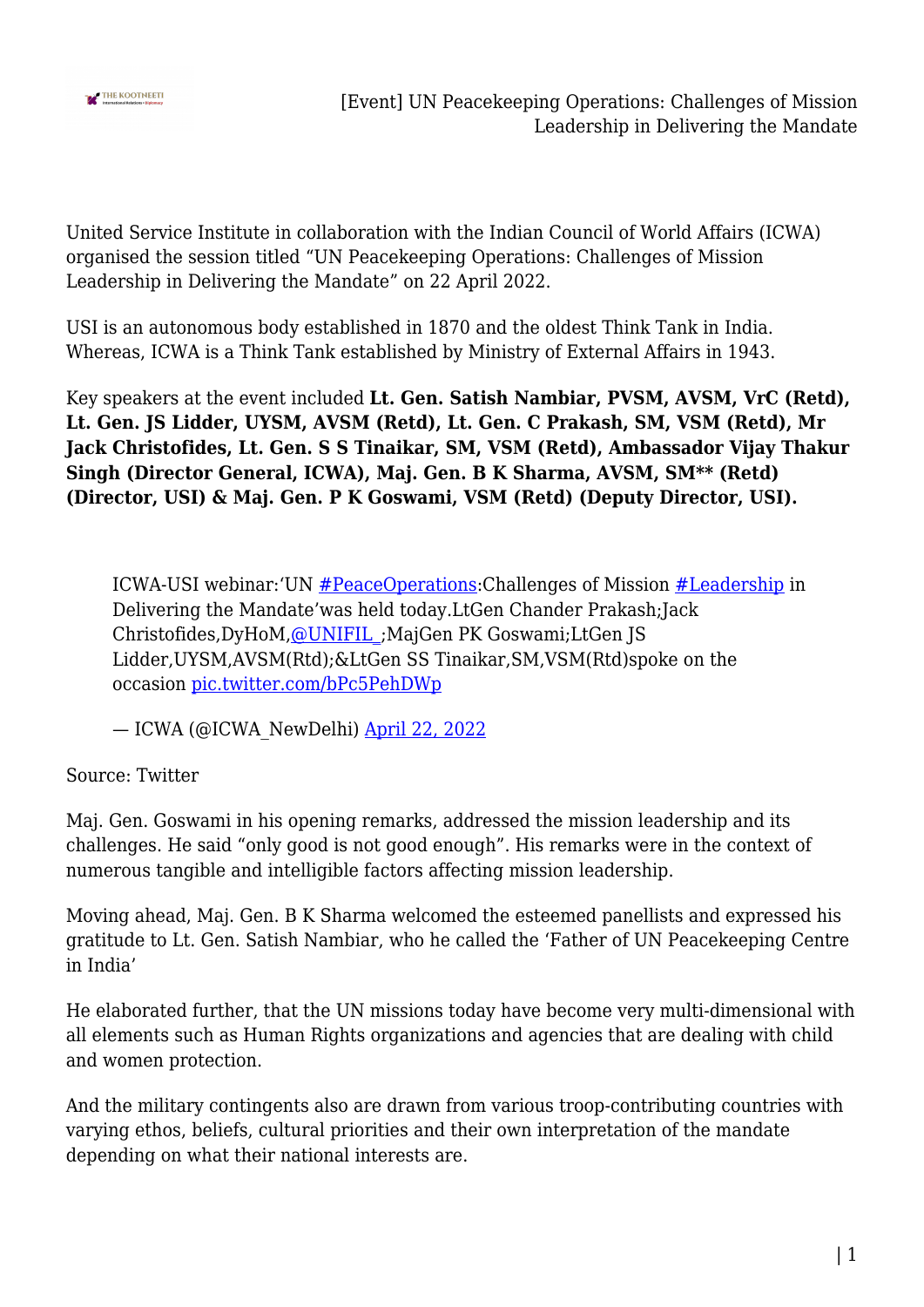

He spoke about the challenges of the mission leaders, who are expected to deliver in a very alien kind of a conflict environment.

As the proceedings moved ahead, key speakers put their remarks on peacekeeping and its challenges. Here are the excerpts of their address:

**Lt. Gen. C Prakash, SM, VSM (Retd)**– Former Indian Defense Advisor in France from 2005 to 2008, Senior Sector Operation Officer at the UN in the Iran-Iraq Military Observer Group, Board of Management of Center for UN Peacekeeping New Delhi and later Force Commander at the UN Peacekeeping mission in Congo from 2010 to 2013.

He started his address by explaining core functions and objectives of contemporary peacekeeping. There are three functions as laid down in the Capstone Doctrine

- 1. To create a secure and stable environment while strengthening the state's ability to provide security with full respect for the rule of law and human rights.
- 2. To facilitate the political process by promoting dialogue and reconciliation and supporting the establishment of legitimate and effective institutions.
- 3. To provide a framework for ensuring that all international actors pursue their activities at the country level in a coherent and coordinated manner.

**Lt. Gen. Satish Nambiar, PVSM, AVSM, VrC (Retd) –** Head of the Mission and Force Commander at the UN mission in Yugoslavia. A veteran of the 1965 and 1971 wars. Former DGMO, Indian Army and Deputy Chief of Army Staff.

Lt. Gen. Nambiar started his address by sharing his experience as the head of the UN Peacekeeping mission in the former Yugoslavia which was possibly the largest Peacekeeping mission undertaken at that time by the United Nations, with all the media focus that was centred on that part of the world.

He recalled how working along with a diverse group of people from all across the world brought a positive attitude and experience to the mission. He referred to various senior UN dignitaries including Kofi Annan and Shashi Tharoor.

He made a strong leadership point, which he termed consultative leadership which he stressed is very useful in international commitments.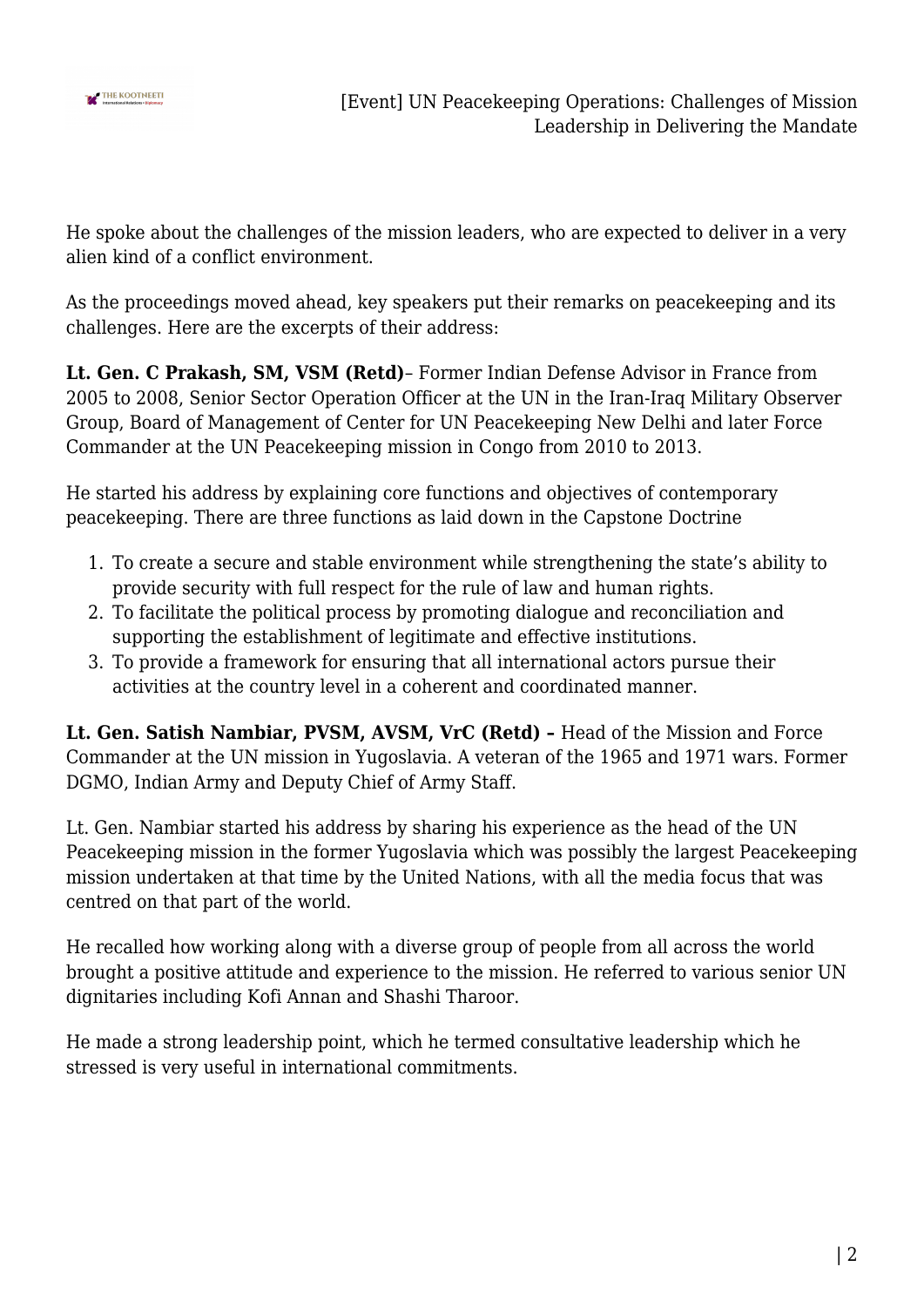

[Event] UN Peacekeeping Operations: Challenges of Mission Leadership in Delivering the Mandate



### **Few takeaways from his address:**

- Irrespective of one's previous credentials when someone joins a mission, they still have to prove their credentials to their subordinates and colleagues and if done, it pays rich dividends.
- One receives unqualified support from the UN headquarters which is a great help in overcoming any hurdles.
- There will be major problems, there will be misunderstandings, and there will be pressure but all of these have to be handled with perseverance.
- One cannot take the local leaders at face value, they will be there to manipulate things, they will be there to lie and they have their own stakes and they will like to do things that suit them and not the UN mission at all.

**Mr Jack Christofides:** Currently Deputy Head of Mission and Director of Political and Civil Affairs at United Nations Interim Force in Lebanon (UNIFIL). Former South African diplomat.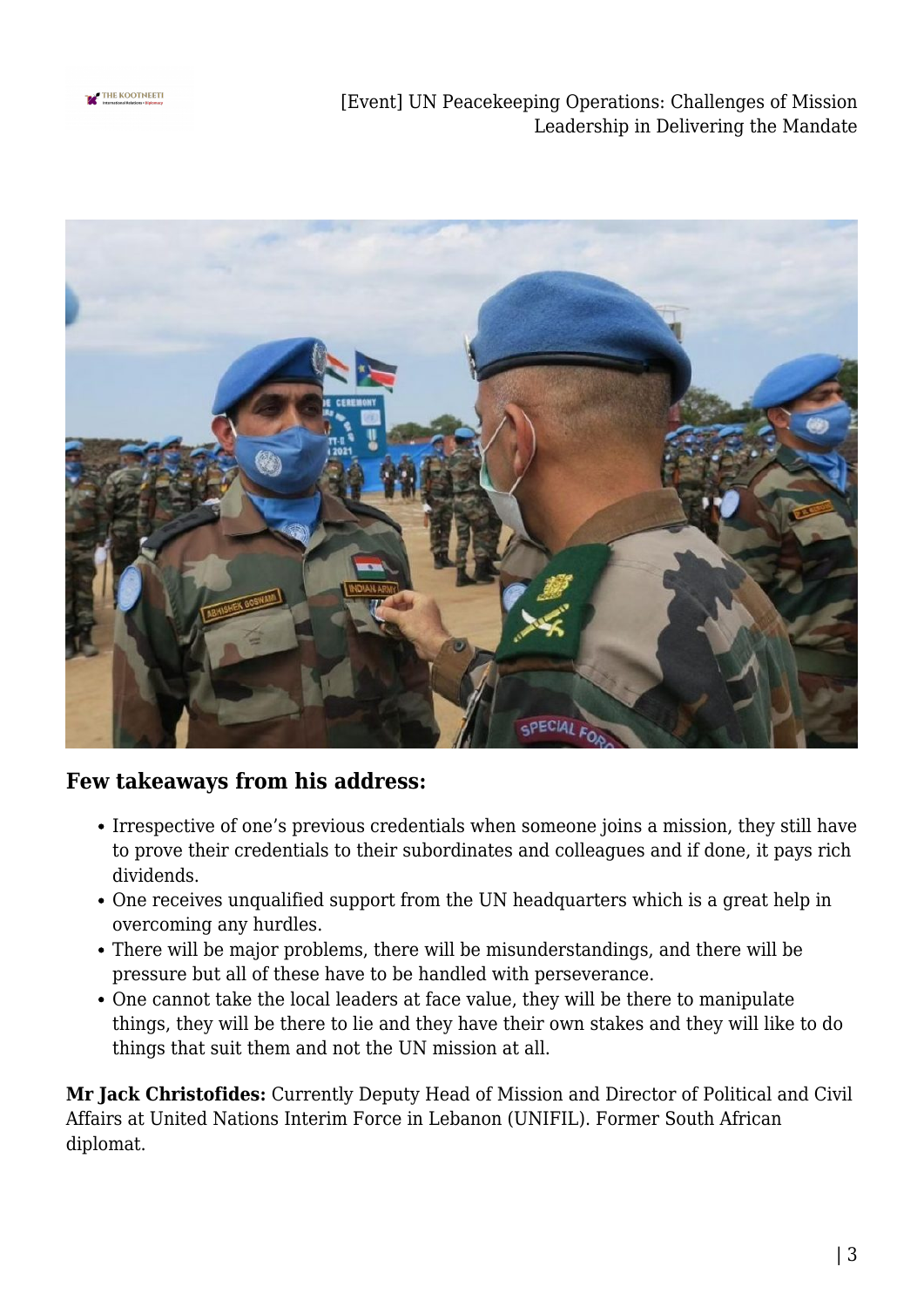

He outlined leadership in a peace operation in three main ways:

- 1. Leading the mission's civilian staff and troops
- 2. As the head of a UN body within the UN system
- 3. Towards the outside world, specifically member states in the media.

He explained further the role of coordination between the headquarters and field leaders and emphasized the role to oversee the implementation of the mandate received from the security council and report.

He also spoke about advocating for the reality on the ground and shaping the political narrative in the service. He briefed on the operationalization of mandate and flow of information from the Security Council, the importance of field reports, and the process of review and approval by the Secretary-General. He further briefed on the SG Report as the most important means for the Secretary-General to engage with the council.

## **Takeaways from his address:**

- 1. Importance of information and SG report for the security council for a further brief during the crisis situation so that correct decision are taken.
- 2. Importance of unified decisions and how they go a long way in getting correct resolutions which are acceptable.
- 3. The common means for the head of the mission is to keep the headquarters informed. Focus on the new technology like WhatsApp which emerges as a very fast means of communication.
- 4. Misinformation and mission leadership is misguided. Need to watch out for the wrong kind of narratives.
- 5. Importance of the media in strategic communications and forming narratives in a way that they serve the United Nations principles.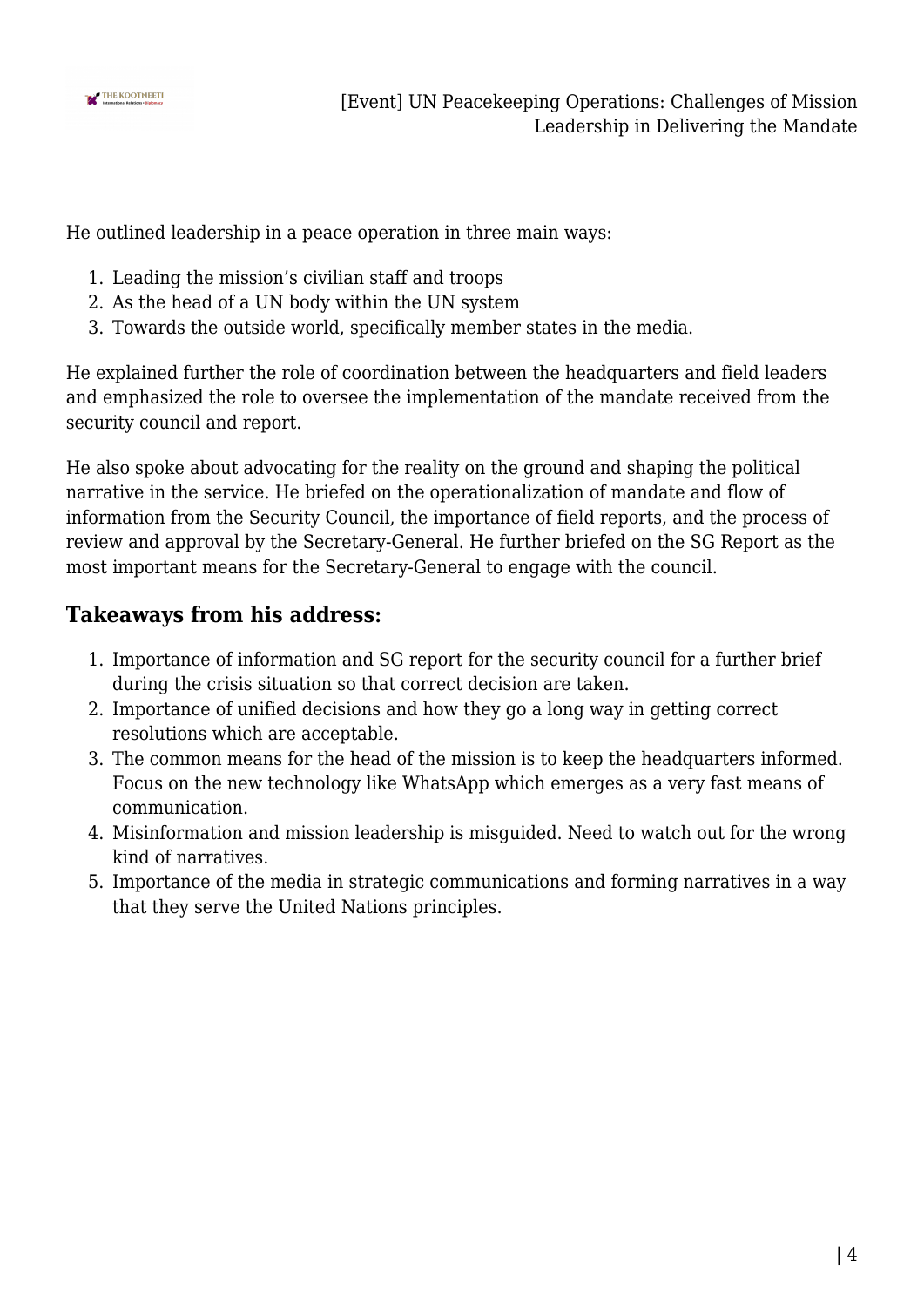

[Event] UN Peacekeeping Operations: Challenges of Mission Leadership in Delivering the Mandate



**Lt. Gen. JS Lidder, UYSM, AVSM (Retd**) – A 1971 war veteran, served the Indian Army for over 40 years. Former Chief of Staff at ONUMOZ (Mozambique), Force Commander UNMIS and post-retirement Deputy SRSG, UNMIS.

Lt. Gen Lidder spoke about his UNMIS experience on the challenges of leadership, in his view the biggest success was the team getting together. He explained how they shed their egos, set their turfs in the morning and how the senior mission leadership played a pivotal role in bringing the team together.

While speaking about his Sudan experience, he said, that right from the beginning of the mandate he was clear on the Comprehensive Peace Agreement which was central to the mission and played the biggest role in the South Sudan referendum.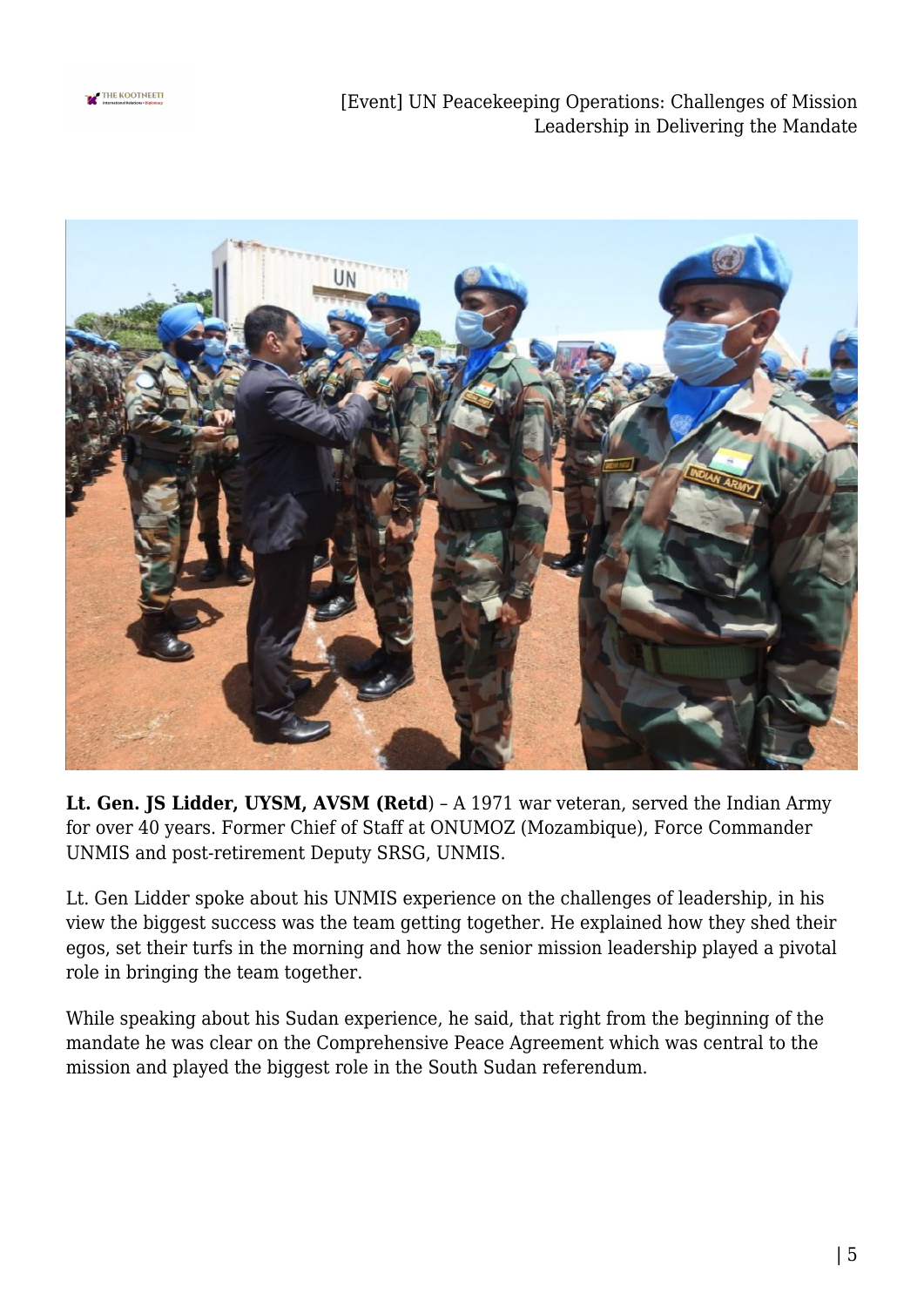

## **Takeaways from his address:**

- 1. Importance of a leader with respect to the selection process, training and making them accountable.
- 2. Importance of consultative leadership where one needs to take their senior mission leaders throughout the time together and to be on the same frequency length.
- 3. Informing mentally, and physically the junior leaders at the tactical level about intentions of methodology, need to walk the talk with and need to build teams to be able to deliver on the ground.
- 4. As a senior mission leader, one has to be bridged between strategic leadership and tactical leadership.
- 5. Importance of civil-military relations by intervention at the right time in the right manner to resolve problems in time

**Lt. Gen. SS Tinaikar, SM, VSM (Retd):** An elite Parachute Regiment veteran of the Indian Army. He was a Military Observer in UNAVEM-III, Chief Operations Officer in UNMIS and Force Commander UNMISS.

Lt. Gen. Tinaikar, in his address, spoke about Peacekeeping as a collective responsibility of not only the UN headquarters or the Peacekeeping Mission but the United Nations as a whole that includes the international community at large.

He highlighted the declaration of shared commitments and action for the peacekeeping initiative of the Secretary-General of August 19, which has very well defined the way forward.

He further explained that if Peacekeeping falters today, it is principally because of the slippery nature of politics that drives agreements and the hesitation of the signatories to implement that agreement.

## **Takeaways from his address:**

- 1. Peacekeeping is a collective responsibility. It is not only of the international community but the UN, the host government, the people who are implementing the mandate.
- 2. One can't take the stakeholders on their face value. Achieving the mandate is not only the force commander's responsibility but it is the joint responsibility of political, military and the civil affairs and all other actors who are in the country.
- 3. The cause of the problem and humanitarian issues must be addressed, unfortunately,